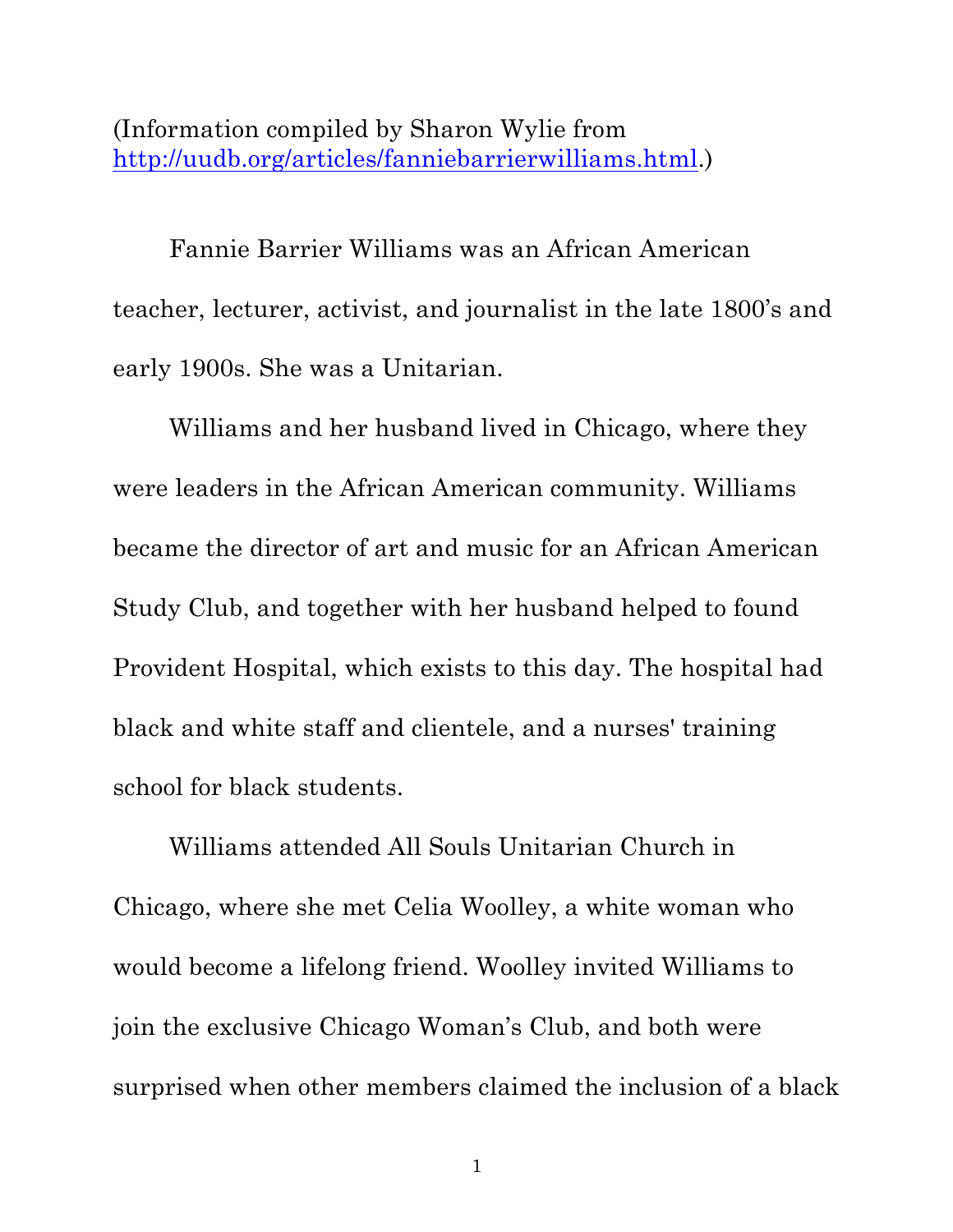woman would "defile" the organization. After a year of heated debate, Fannie Barrier Williams was voted into the Woman's Club by a decisive majority. She would remain the group's only African American member for the next 30 years.

Around this same time, Williams also began to gain attention for her controversial speeches. As someone with access to white audiences, she used that privilege to speak forcefully about issues of importance to African American women.

At the World Parliament of Religions in 1893, she criticized Christians for their complicity with slavery, including their use of the Bible to support slavery. She called for religion to take an active role in improving conditions for African Americans. She also argued to the World's Congress of Representative Women, a mostly white audience, in favor of education and training for Black women. These speeches made Williams a nationally known writer and lecturer.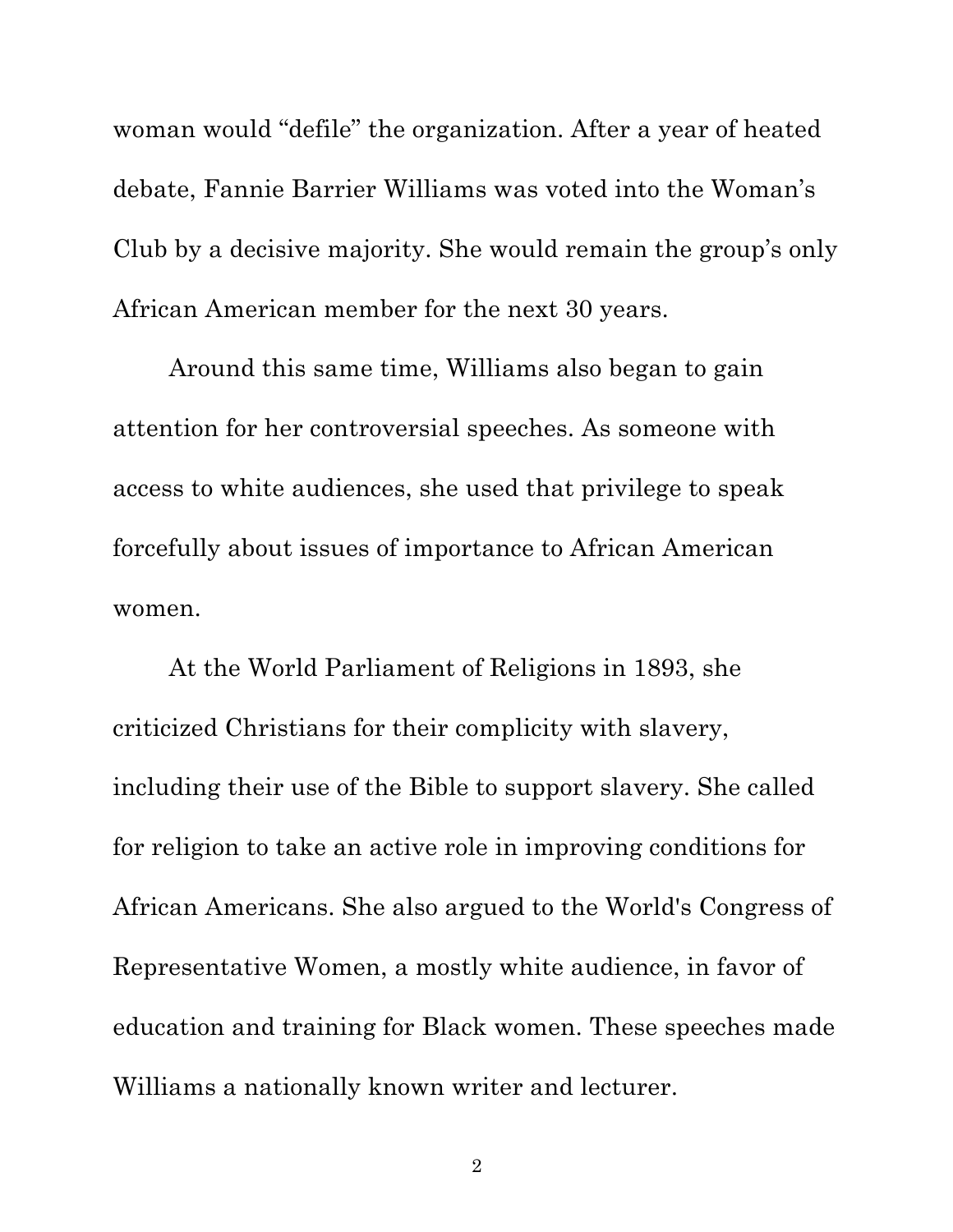Williams' successes and accomplishments are lengthy. She helped found what would become the National Association of Colored Women. She helped create the Frederick Douglass Center in Chicago, an integrated social center that offered educational and cultural programs to the local community.

She helped establish the Phyllis Wheatley Home, a place for young black women to stay, be protected, and find employment when they first moved to the city. She was active in the movement to gain legal rights and the vote for all women. When Susan B. Anthony died in 1907, Williams was the only African American woman to give a eulogy at the National American Women's Suffrage Association convention. Williams was a founding member of the NAACP, the National Association for the Advancement of Colored People, and she helped found the Chicago Urban League.

What moves me about her life's work is that she used what power and privilege she had to fight the social injustices

3